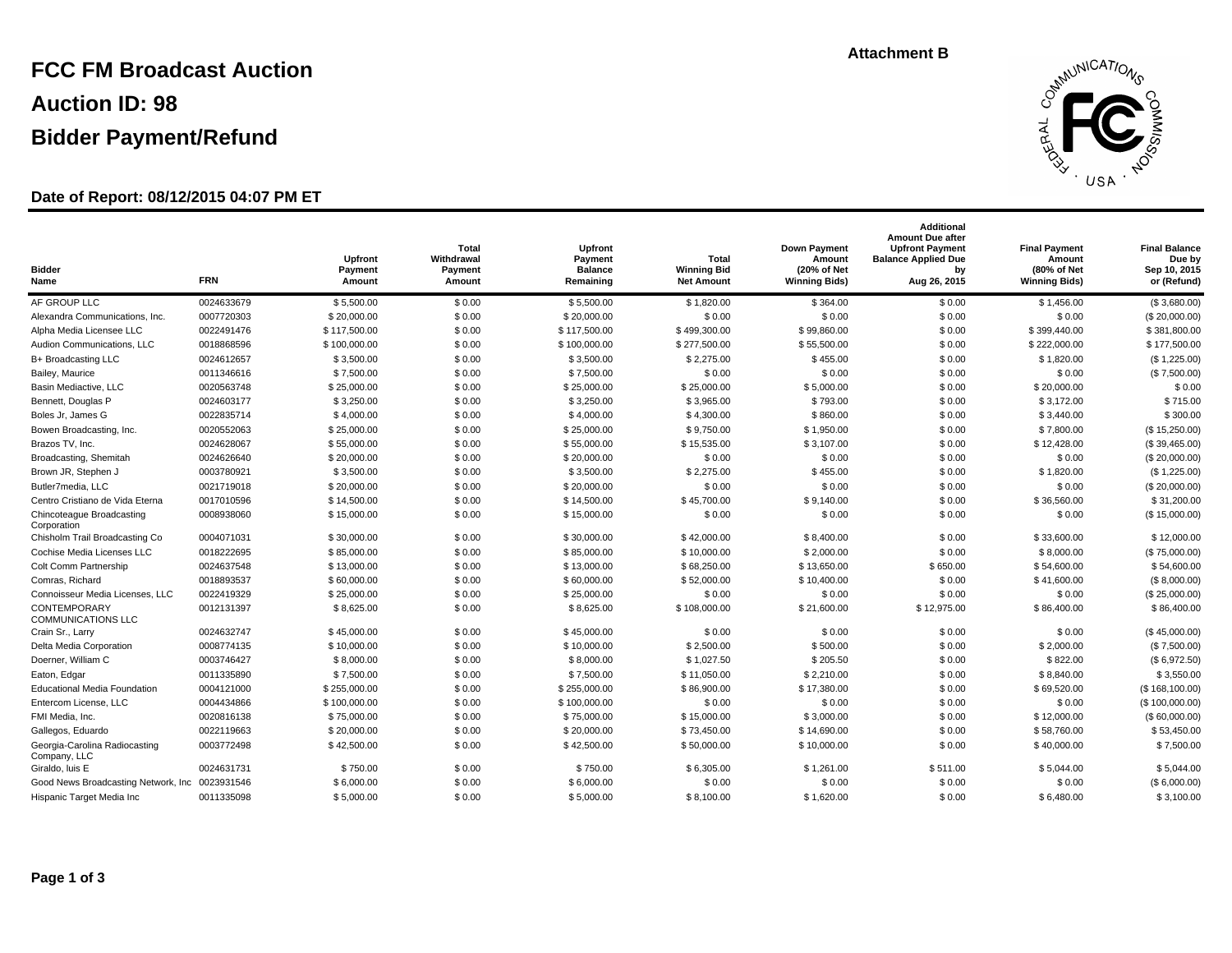# **FCC FM Broadcast Auction Auction ID: 98 Bidder Payment/Refund**

## **Date of Report: 08/12/2015 04:07 PM ET**



| <b>Bidder</b><br>Name                         | <b>FRN</b> | <b>Upfront</b><br>Payment<br>Amount | <b>Total</b><br>Withdrawal<br>Payment<br>Amount | Upfront<br>Payment<br><b>Balance</b><br>Remaining | Total<br><b>Winning Bid</b><br><b>Net Amount</b> | <b>Down Payment</b><br>Amount<br>(20% of Net<br><b>Winning Bids)</b> | <b>Additional</b><br><b>Amount Due after</b><br><b>Upfront Payment</b><br><b>Balance Applied Due</b><br>bv<br>Aug 26, 2015 | <b>Final Payment</b><br>Amount<br>(80% of Net<br><b>Winning Bids)</b> | <b>Final Balance</b><br>Due by<br>Sep 10, 2015<br>or (Refund) |
|-----------------------------------------------|------------|-------------------------------------|-------------------------------------------------|---------------------------------------------------|--------------------------------------------------|----------------------------------------------------------------------|----------------------------------------------------------------------------------------------------------------------------|-----------------------------------------------------------------------|---------------------------------------------------------------|
| Hometown Broadcasting of Danville,<br>Inc.    | 0004366886 | \$35,000.00                         | \$0.00                                          | \$35,000.00                                       | \$0.00                                           | \$0.00                                                               | \$0.00                                                                                                                     | \$0.00                                                                | (\$35,000.00)                                                 |
| Iris Media, LLC                               | 0024623985 | \$75,000.00                         | \$0.00                                          | \$75,000.00                                       | \$273,650.00                                     | \$54,730.00                                                          | \$0.00                                                                                                                     | \$218,920.00                                                          | \$198,650.00                                                  |
| Jackman Holding Company, LLC                  | 0013876875 | \$100,000.00                        | \$0.00                                          | \$100,000.00                                      | \$216,000.00                                     | \$43,200.00                                                          | \$0.00                                                                                                                     | \$172,800.00                                                          | \$116,000.00                                                  |
| Joe Anthony Pena And Celina Pena              | 0023009590 | \$7,500.00                          | \$0.00                                          | \$7,500.00                                        | \$0.00                                           | \$0.00                                                               | \$0.00                                                                                                                     | \$0.00                                                                | (\$7,500.00)                                                  |
| <b>Kizart Media Partners</b>                  | 0024612806 | \$35,000.00                         | \$0.00                                          | \$35,000.00                                       | \$59,800.00                                      | \$11,960.00                                                          | \$0.00                                                                                                                     | \$47,840.00                                                           | \$24,800.00                                                   |
| Kona Coast Radio, LLC                         | 0011337292 | \$22,500.00                         | \$0.00                                          | \$22,500.00                                       | \$0.00                                           | \$0.00                                                               | \$0.00                                                                                                                     | \$0.00                                                                | (\$22,500.00)                                                 |
| L. Topaz Enterprises, Inc.                    | 0004992343 | \$15,000.00                         | \$0.00                                          | \$15,000.00                                       | \$622.50                                         | \$124.50                                                             | \$0.00                                                                                                                     | \$498.00                                                              | (\$14,377.50)                                                 |
| Lincoln-Garrard Broadcasting Co., Inc.        | 0004054516 | \$35,000.00                         | \$0.00                                          | \$35,000.00                                       | \$124,000.00                                     | \$24,800.00                                                          | \$0.00                                                                                                                     | \$99,200.00                                                           | \$89,000.00                                                   |
| Linn, Richard A                               | 0024637209 | \$20,000.00                         | \$0.00                                          | \$20,000.00                                       | \$18,850.00                                      | \$3,770.00                                                           | \$0.00                                                                                                                     | \$15,080.00                                                           | (\$1,150.00)                                                  |
| lout, James M                                 | 0003786225 | \$7,500.00                          | \$0.00                                          | \$7,500.00                                        | \$0.00                                           | \$0.00                                                               | \$0.00                                                                                                                     | \$0.00                                                                | (\$7,500.00)                                                  |
| Marble City Media, LLC                        | 0021408364 | \$20,000.00                         | \$0.00                                          | \$20,000.00                                       | \$15,000.00                                      | \$3,000.00                                                           | \$0.00                                                                                                                     | \$12,000.00                                                           | (S, 5,000.00)                                                 |
| Marfa Public Radio                            | 0016992075 | \$4,000.00                          | \$0.00                                          | \$4,000.00                                        | \$19,000.00                                      | \$3,800.00                                                           | \$0.00                                                                                                                     | \$15,200.00                                                           | \$15,000.00                                                   |
| Maxim Mobile Media                            | 0011210721 | \$41,000.00                         | \$0.00                                          | \$41,000.00                                       | \$37,500.00                                      | \$7,500.00                                                           | \$0.00                                                                                                                     | \$30,000.00                                                           | (\$3,500.00)                                                  |
| Media, Simcoe                                 | 0024627341 | \$2,500.00                          | \$0.00                                          | \$2,500.00                                        | \$19,500.00                                      | \$3,900.00                                                           | \$1,400.00                                                                                                                 | \$15,600.00                                                           | \$15,600.00                                                   |
| <b>Mekaddesh Group Corporation</b>            | 0024636276 | \$20,000.00                         | \$0.00                                          | \$20,000.00                                       | \$12,720.00                                      | \$2,544.00                                                           | \$0.00                                                                                                                     | \$10,176.00                                                           | (\$7,280.00)                                                  |
| Miller, Brett E                               | 0019269422 | \$20,000.00                         | \$0.00                                          | \$20,000.00                                       | \$13,000.00                                      | \$2,600.00                                                           | \$0.00                                                                                                                     | \$10,400.00                                                           | (\$7,000.00)                                                  |
| Miriam Media, Inc.                            | 0011338985 | \$21,500.00                         | \$0.00                                          | \$21,500.00                                       | \$61,000.00                                      | \$12,200.00                                                          | \$0.00                                                                                                                     | \$48,800.00                                                           | \$39,500.00                                                   |
| Munera, Campo E                               | 0024637555 | \$4,500.00                          | \$0.00                                          | \$4,500.00                                        | \$5,265.00                                       | \$1,053.00                                                           | \$0.00                                                                                                                     | \$4,212.00                                                            | \$765.00                                                      |
| New Wavo Communication Group, Inc. 0005931043 |            | \$25,000.00                         | \$0.00                                          | \$25,000.00                                       | \$37,500.00                                      | \$7,500.00                                                           | \$0.00                                                                                                                     | \$30,000.00                                                           | \$12,500.00                                                   |
| Nicholson, Candace E                          | 0024627929 | \$2,000.00                          | \$0.00                                          | \$2,000.00                                        | \$0.00                                           | \$0.00                                                               | \$0.00                                                                                                                     | \$0.00                                                                | (\$2,000.00)                                                  |
| Northeast Colorado Broadcasting LLC           | 0003778677 | \$20,000.00                         | \$0.00                                          | \$20,000.00                                       | \$20,000.00                                      | \$4,000.00                                                           | \$0.00                                                                                                                     | \$16,000.00                                                           | \$0.00                                                        |
| Oregon Public Broadcasting                    | 0001549252 | \$2,500.00                          | \$0.00                                          | \$2,500.00                                        | \$0.00                                           | \$0.00                                                               | \$0.00                                                                                                                     | \$0.00                                                                | (\$2,500.00)                                                  |
| Protelse LLC                                  | 0024636961 | \$9,000.00                          | \$0.00                                          | \$9,000.00                                        | \$8,970.00                                       | \$1,794.00                                                           | \$0.00                                                                                                                     | \$7,176.00                                                            | (\$30.00)                                                     |
| pyeatt, katherine                             | 0008555310 | \$80,000.00                         | \$0.00                                          | \$80,000.00                                       | \$4,875.00                                       | \$975.00                                                             | \$0.00                                                                                                                     | \$3,900.00                                                            | (\$75,125.00)                                                 |
| Radio Ranch, LLC                              | 0024612210 | \$43,250.00                         | \$0.00                                          | \$43,250.00                                       | \$5,025.00                                       | \$1,005.00                                                           | \$0.00                                                                                                                     | \$4,020.00                                                            | (\$38,225.00)                                                 |
| Red River Radio, Inc.                         | 0024623936 | \$45,000.00                         | \$0.00                                          | \$45,000.00                                       | \$198,900.00                                     | \$39,780.00                                                          | \$0.00                                                                                                                     | \$159,120.00                                                          | \$153,900.00                                                  |
| Red Wolf Broadcasting Corporation             | 0006574347 | \$750.00                            | \$0.00                                          | \$750.00                                          | \$0.00                                           | \$0.00                                                               | \$0.00                                                                                                                     | \$0.00                                                                | (\$750.00)                                                    |
| Redrock Broadcasting, Inc.                    | 0024415721 | \$75,000.00                         | \$0.00                                          | \$75,000.00                                       | \$0.00                                           | \$0.00                                                               | \$0.00                                                                                                                     | \$0.00                                                                | (S 75,000.00)                                                 |
| Resonance Media Group                         | 0022347348 | \$45,000.00                         | \$0.00                                          | \$45,000.00                                       | \$0.00                                           | \$0.00                                                               | \$0.00                                                                                                                     | \$0.00                                                                | (\$45,000.00)                                                 |
| Rio Grande Bible Institute, Inc.              | 0001663806 | \$20,000.00                         | \$0.00                                          | \$20,000.00                                       | \$0.00                                           | \$0.00                                                               | \$0.00                                                                                                                     | \$0.00                                                                | (\$20,000.00)                                                 |
| River Rat Radio, LLC                          | 0019841964 | \$7,500.00                          | \$0.00                                          | \$7,500.00                                        | \$89,000.00                                      | \$17,800.00                                                          | \$10,300.00                                                                                                                | \$71,200.00                                                           | \$71,200.00                                                   |
| Rodriguez, Nelson                             | 0024627218 | \$35,000.00                         | \$0.00                                          | \$35,000.00                                       | \$52,000.00                                      | \$10,400.00                                                          | \$0.00                                                                                                                     | \$41,600.00                                                           | \$17,000.00                                                   |
| Rubin Broadcasting, Inc.                      | 0024314403 | \$50,000.00                         | \$0.00                                          | \$50,000.00                                       | \$23,062.50                                      | \$4,612.50                                                           | \$0.00                                                                                                                     | \$18,450.00                                                           | (\$26,937.50)                                                 |
| Ruckus Radio, LLC                             | 0022438915 | \$75,000.00                         | \$0.00                                          | \$75,000.00                                       | \$0.00                                           | \$0.00                                                               | \$0.00                                                                                                                     | \$0.00                                                                | (\$75,000.00)                                                 |
| Rufus Resources, LLC                          | 0023542277 | \$20,000.00                         | \$0.00                                          | \$20,000.00                                       | \$111,300.00                                     | \$22,260.00                                                          | \$2,260.00                                                                                                                 | \$89,040.00                                                           | \$89,040.00                                                   |
| Screen Door Broadcasting, LLC                 | 0022053334 | \$19,500.00                         | \$0.00                                          | \$19,500.00                                       | \$0.00                                           | \$0.00                                                               | \$0.00                                                                                                                     | \$0.00                                                                | (\$19,500.00)                                                 |